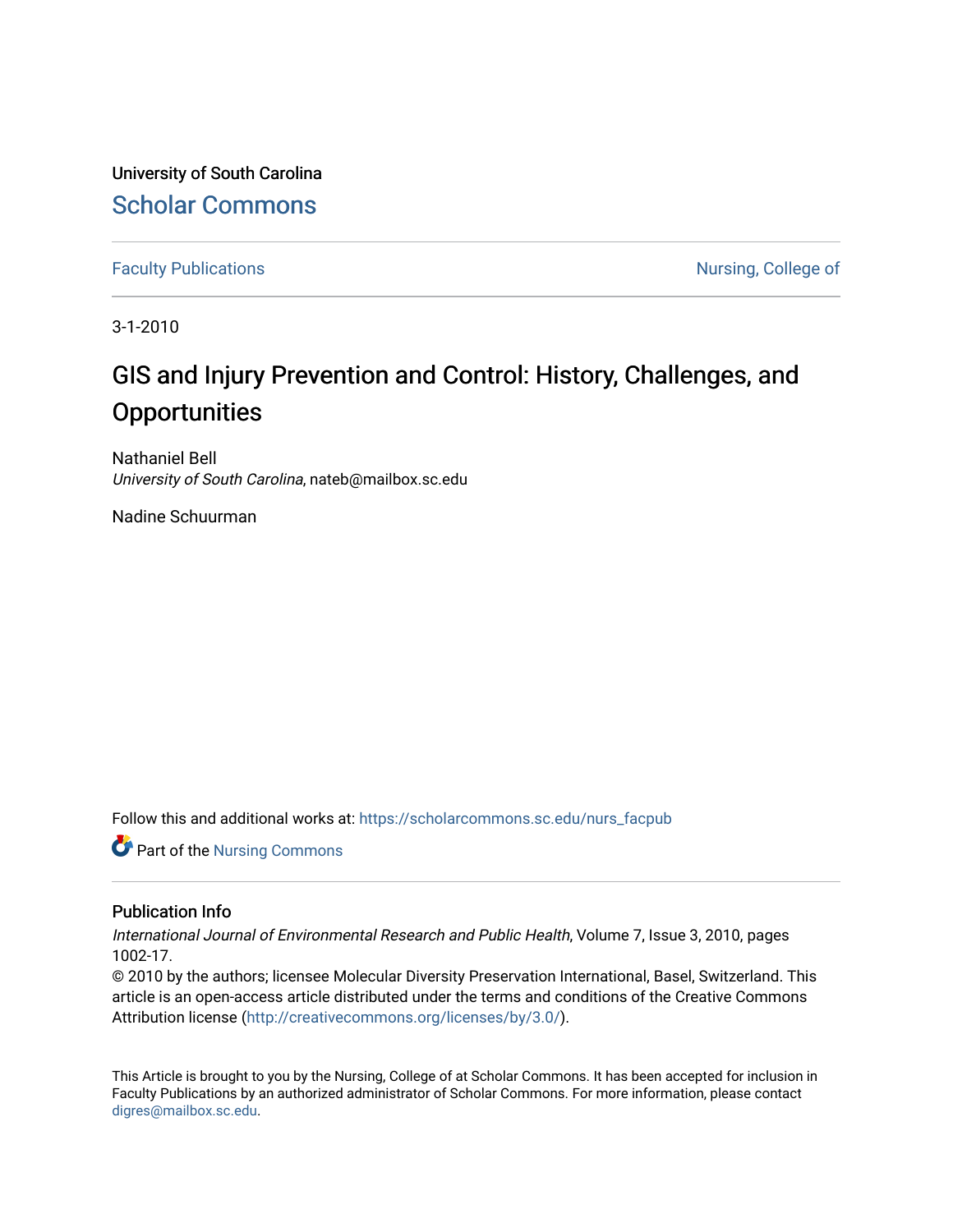**OPEN ACCESS**

International Journal of **Environmental Research and Public Health ISSN 1660-4601**  www.mdpi.com/journal/ijerph

*Review* 

# **GIS and Injury Prevention and Control: History, Challenges, and Opportunities**

# **Nathaniel Bell and Nadine Schuurman \***

Department of Geography, Simon Fraser University, 8888 University Drive, Burnaby, British Columbia, V5A 1S6, Canada; E-Mail: nathaniel.bell@vch.ca

\* Author to whom correspondence should be addressed; E-Mail: nadine@sfu.ca; Tel.: +1-778-782-3320; Fax: +1-778-782-5847.

*Received: 5 January 2009; in revised form: 20 February 2010 / Accepted: 8 March 2010 / Published: 11 March 2010* 

**Abstract:** Intentional and unintentional injury is the leading cause of death and potential years of life lost in the first four decades of life in industrialized countries around the world. Despite surgical innovations and improved access to emergency care, research has shown that certain populations remain particularly vulnerable to the risks and consequences of injury. Recent evidence has shown that the analytical, data linkage, and mapping tools of geographic information systems (GIS) technology provide can further address these determinants and identify populations in need. This paper traces the history of injury prevention and discusses current and future challenges in furthering our understanding of the determinants of injury through the use of GIS.

**Keywords:** injury prevention; geographic information systems (GIS); social determinants

# **1. Introduction**

Intentional and unintentional injury is the leading cause of death and potential years of life lost in the first four decades of life in industrialized countries around the world [1,2]. Critiques of contemporary injury prevention epidemiology have shown that despite improved access to healthcare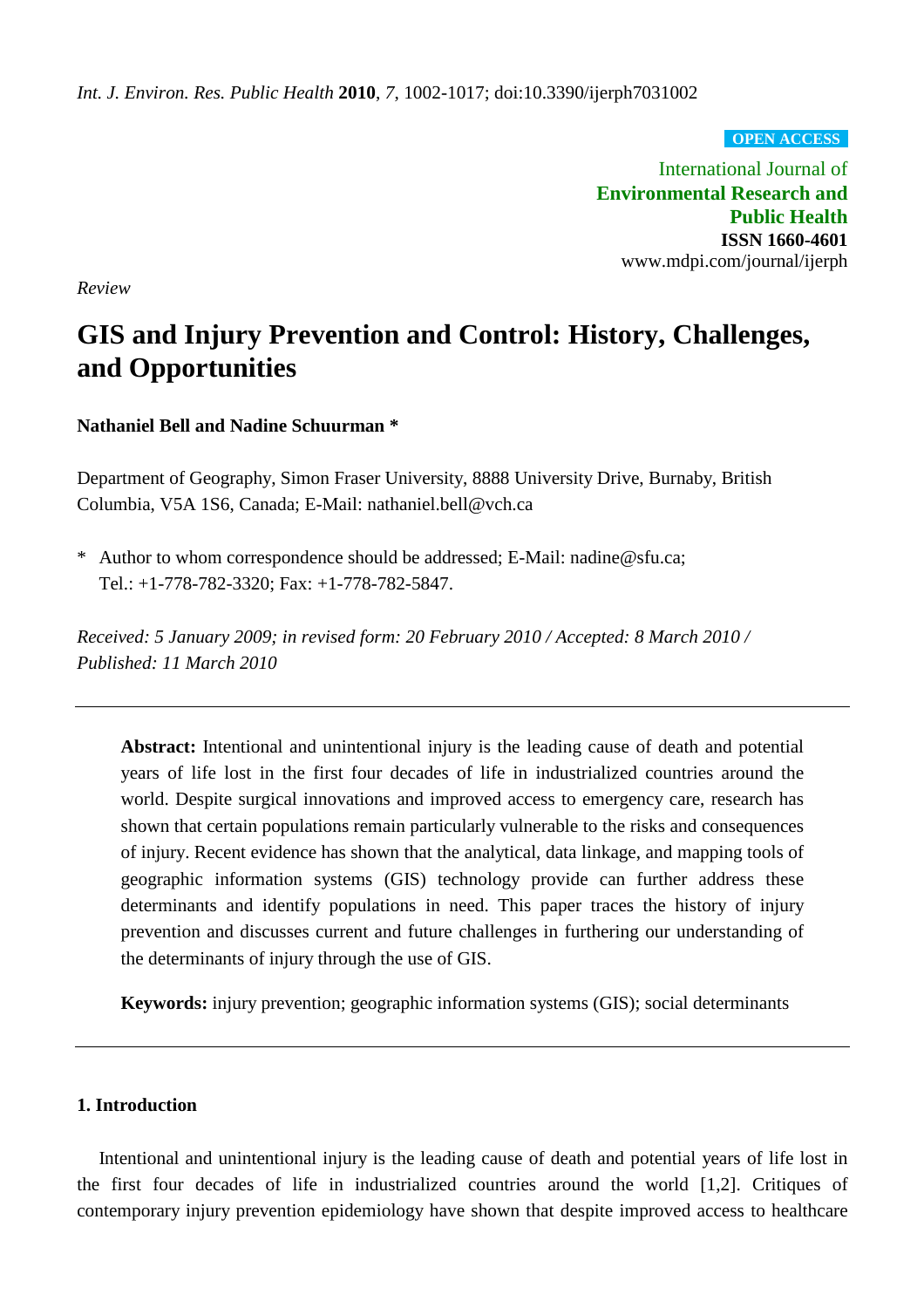services, intentional and unintentional injuries are strongly associated with relative disparities in socio-economic status (SES). However, the relationship is not universal. Socio-economic indicators are differentially related to age [3], gender [4], ethnicity [5], occupation [6], population density [7], and behaviour [8] and each of these characteristics interact differently according to the specific cause of trauma [9]. Researchers have also increasingly utilized geographic information systems (GIS) to better understand how the spatial organization of social and physical processes converge to either shelter or expose individuals to potentially harmful events [10-14]. This paper reviews core epidemiological and geographic contributions that have helped shaped our understanding of the social and physical determinants of injury and highlights theoretical and methodological approaches that have the capacity to increase our understanding of its environmental determinants. Context is provided from a Canadian injury prevention research perspective.

### **2. Perspectives toward Injury Prevention and Control**

Injury has been defined as bodily lesions at the organic level, resulting from unintentional or intentional acute exposure to energy (mechanical, thermal, electrical, chemical or radiant) or the insufficiency of vital elements (e.g., oxygen) that exceed the threshold of physiological tolerance [15]. In order to prevent injury, strategies have focused on both its prevention and management, or control, to minimize its effect and optimize outcomes of an injury. Prevention can be targeted at both a population- and individual-scale; encompassing numerous strategies, techniques, or programs designed to eliminate or reduce its occurrence. Control efforts follow the traditional primary, secondary and tertiary disease prevention triad and are similarly aimed at minimizing the short- and long- term consequences of its effect.

#### *2.1. Early Perspectives*

In 1965, injuries in the USA accounted for over 52 million hospitalizations, resulted in 107,000 deaths and over 400,000 disabilities [16]. At the time, the state of critical care in the USA was so poor that military personnel returning from overseas military conflicts publicly asserted that if critically injured the odds of survival were better in the combat zone than on any city street in America [16]. Dr. William Haddon Jr., one of the foremost experts in injury prevention epidemiology, summarized then national and international perspectives toward injury prevention and was one of the first to develop an independent scientific field dedicated to its study [17]. Three distinct interrelated advancements in injury prevention and control evolved from this publication, including the emphasis on stronger scientific and research-based protocols, enacting legislation to reduce exposure to hazardous environments, and refining the coordination and delivery of emergency healthcare resources [18]. These initiatives have helped improve our ability to not only predict the occurrence of injury, but also better understand the environment in which injuries occur and dispatch the necessary emergency medical systems to improve outcomes [19-25].

Important as these developments might be, evidence has also shown that systems advances have not suppressed a growing societal health problem [26]. In fact, the disparity between what is known about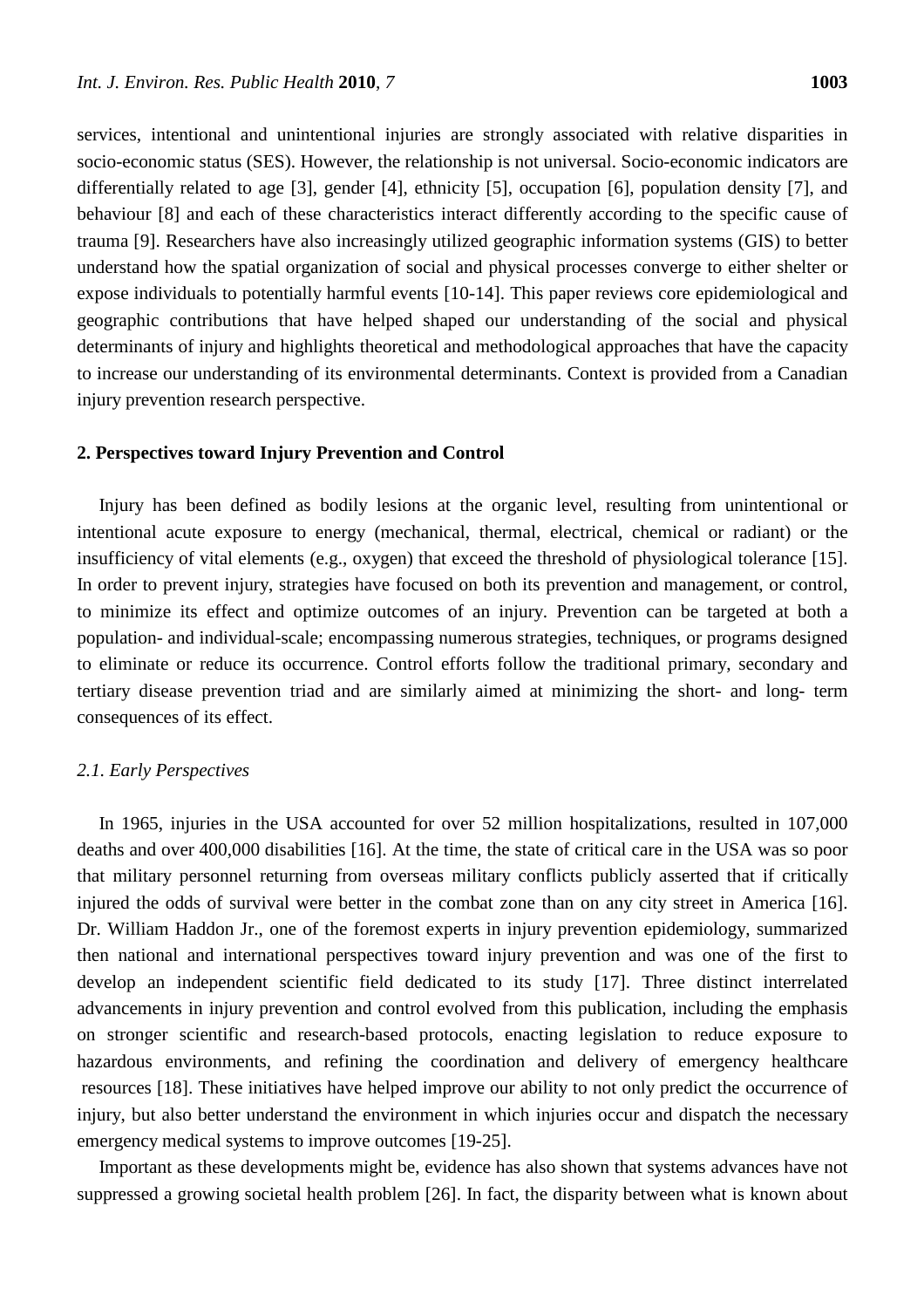the determinants of injury and what is done in terms of actually preventing it is greater than any other major health problem, including both HIV and AIDS [27]. As with other health conditions, alternative models of injury prevention have been underplayed in favour of the more predominant approach that equates better outcomes with improved access to healthcare services [28]. This research gap has also been attributed to barriers to data, resource limitations, a lack of generalizability of population-level indicators associated with incidence rates, as well as the presumption that factors such as social or economic position are not amenable to public health intervention [29,30].

#### *2.2. Transitioning Perspectives*

Beginning at least as early as the mid 1990's, injury preventionists began utilizing research from behavioural science to identify particular aspects about human behaviour that either increased or decreased the effectiveness of traditionally more passive legislative and systems approach toward injury prevention [31,32]. In fire safety prevention, for example, smoke alarms were once considered a panacea for reducing burn and inhalation-related injuries. However, ongoing deaths and injury from residential fires have resulted in a growing recognition of the need for educational and behavioural change. Injury preventionists are now educating individuals to regularly test smoke alarm batteries and minimizing barriers for doing so (e.g., access to a step ladder), as well as pointing out the ineffectiveness of these programs if similar practices are not adhered to by neighbouring residents [26,33].

While this transition has helped to consolidate the strengths of passive prevention interventions within more active efforts of identifying how individuals interpret and approach 'risk', it remains problematic when educational and outreach programs are constructed independent of broader attention toward the individual's social or physical environment. For example, burn/fire-related injury prevention efforts in Canada have primarily addressed risks that occur in the kitchen [34-37], from the misuse of cigarettes or alcohol [38], or resulting from improperly positioned/faulty electrical heaters and electrical wiring [39], while leaving largely underdeveloped any theoretical perspectives of why these risks may systematically vary among certain population groups.

Evidence derived from other health outcome studies has shown that key components thought to contribute to the effectiveness of a personal prevention program may be missed when efforts focus exclusively on 'lifestyle' choices measured through such risk modifiers as behavioural patterns [40]. Syme (1990), for example, found that nearly half of all persons selected for a risk factor intervention trial were unable to follow the recommendations for dietary change and smoking cessation [41]. One of the limitations posited from these findings was that in focusing exclusively on the individual, preventionists failed to acknowledge broader social and cultural forces that may have affected these outcomes, such as stress and empowerment disparities associated with employment hierarchies [28]. To place injuries within the context of broader social or economic conditions throughout society is necessary to identify whether factors external to the individual are useful and relevant contexts for explaining why certain populations are continually at a greater risk of injury.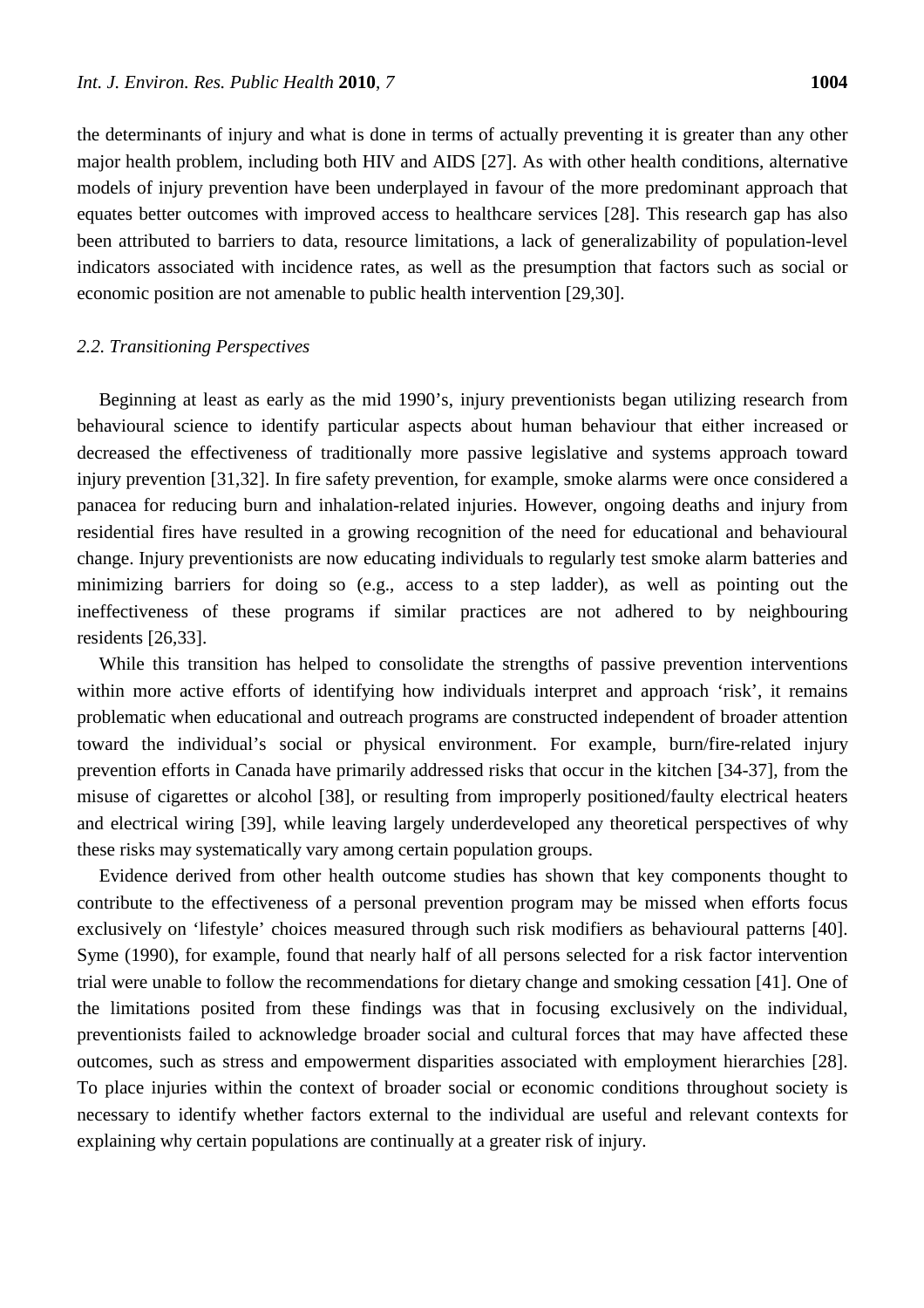Some of the most compelling research on the relationship between health outcomes and variations in social and economic conditions is in reference to findings first published in the Report of the Working Group on Inequalities in Health and the Whitehall longitudinal studies of cardiovascular disease among British civil servants [42,43]. These and other evidence have shown that there is no threshold between status and health and that the widening gap in relative material wealth has led the vast majority of the populations—not just the poor—to disproportionately experience poorer health outcomes with each stepwise decrease in social position [44]. It is important to recognize that these findings emphasize relative mortality risk, not absolute risk. Death rates are decreasing for everyone in industrialized countries, but not at the same relative rate.

Pertaining to injury, Kim *et al.* (2007) raised a significant socio-economic and geographic question, "Why do places matter for injury risk?" [45]. Among children, for example, a recent study conducted by Edwards *et al.* (2006) found that children with unemployed parents were 13 times more likely to die from an injury as were children who lived in substantially more socially and economically privileged households [46]. At the individual scale, it was posited that the increased risk of injury potentially stemmed from psychosocial challenges associated with unemployment and its effects on parental supervision [46]. When 'place' is identified as representing a location, one can also point to influences of SES, as unemployment holds a direct link to community wealth and the ability to determine, in part, local access to healthcare services, procuring the means to pay for goods such as pedestrian traffic lights and safe playgrounds, as well as in increasing the ability to maintain strong patterns of residential stability that may indirectly lower crime [30]. Among youths, these factors become increasingly important as their ability to control their surroundings is quite limited [45]. If costs preclude areas from having playgrounds more children are likely to play in the street, abandoned buildings, or other hazardous areas, which all increase the likelihood for injury [47].

### **3. Mapping Place Effects on Injury**

### *3.1. Measuring the Social Determinants of Injury*

Measuring place effects on injury is similarly associated with an aspect of geographic scale. Quantifying this relationship also requires the use of a basic assumption that some defining 'condition' can be held constant over geographic space and over some span of time [48]. Most often, these two presumptions are imbedded in the reliance on national censuses as proxy representations of either individual-level or neighbourhood-level social and economic conditions. This follows a well-known interest in quantifying how relative variations in both physical and social aspects of places parallel variations in health outcomes [49,50].

Compositional models of this effect, for example, have been used to assess if relative variations in SES within one geographic area correspond with variations in the same area's injury morbidity and mortality levels [51,52]. Compositional models are measured directly, through indicators such as average income, or indirectly, using either singular or aggregated indicators reflective of social,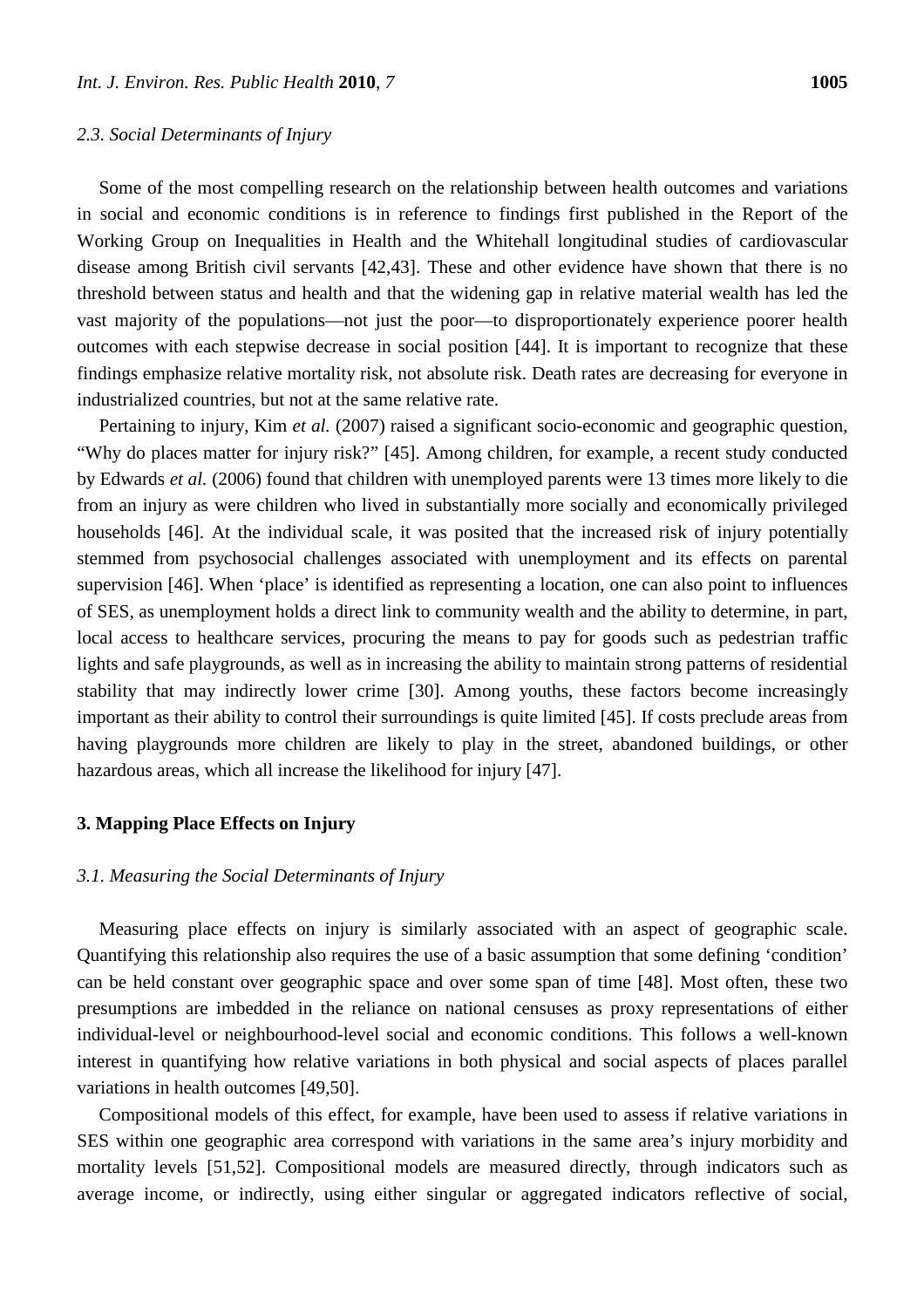economic, and cultural status. In addition, injuries have been posited to vary according to the context of the social and physical environment where one lives independent of the strength of their own or that of their families social and economic position [8,30,53]. Multilevel models separately analyze the variance both between and within areal units so as to obtain a nested hierarchy of contextual as well as compositional influences on individual health outcomes [54-57]. These findings point to how the absence or unequal distribution of many aspects of 'place' interact with one's individual circumstance (e.g., income, employment status) and may influence their health status [57,58].

It is important to recognize, however, that both composition and context affect how poverty and poorer living conditions may influence patterns or risk of injury, but data constraints often limit injury preventionists to studying incidence patterns of injury using aggregated socio-economic data taken from the census. This is troublesome because of the ecological fallacy, which occurs whenever a researcher makes assumptions about an individual based on aggregated data from a group of individuals [59]. Although multilevel models can circumvent the ecological fallacy they can be similarly criticized for overselling the meaningfulness of contextual effects on health that necessarily must be derived from proxy indicators [60]. These problems can be further compounded due to the level of representativeness in the data [61]. In Canada, for instance, the census is particularly poor in capturing meaningful socio-economic information among First Nations peoples living on reserves [62].

# *3.2. Mapping the Spatial Determinants of Injury*

Geographic information systems (GIS) are computer information platforms designed to collect, manage, store, and analyze spatial and non-spatial data, as well as combine data sources to help describe the world around us [63,64]. GIS offer injury preventionists numerous sets of tools for understanding how the spatial organization of social and physical processes converge to either shelter or expose individuals to potentially harmful events. These might include the effects of neighbourhood socio-economic environments, accessibility to resources, municipal or regional zoning policies, and other artifacts from the public space such as the quality of parks and other recreation areas [65-68]. Perhaps most importantly, GIS allows researchers to observe how the amalgamation of spatial and non-spatial data sources yields important knowledge about social and structural processes that might not have been otherwise possible.

Within geographic disciplines, numerous attempts have been made to convey, spatially, that injury patterns can be investigated—and mapped—to better understand the environmental circumstances against which they occur. The earliest examples of this line of reasoning date back to at least the 1980's. Whitelegg (1987) reflected on the significance of spatial patterns to help tease out the interrelationships between human behaviour, perception, scale and spatially varying susceptibility to hazards [69]. Similarly, Joly *et al.* (1991) used mapping to indicate concentrations of injuries and the utility of small-area census boundaries to illustrate how demographic structure and population density factors affected injury [70]. In fact, the continued collaboration between geographers and injury preventionists has fuelled a burgeoning interest in quantifying the influence of neighbourhood socioeconomic context on incidence patterns of injury [71-75].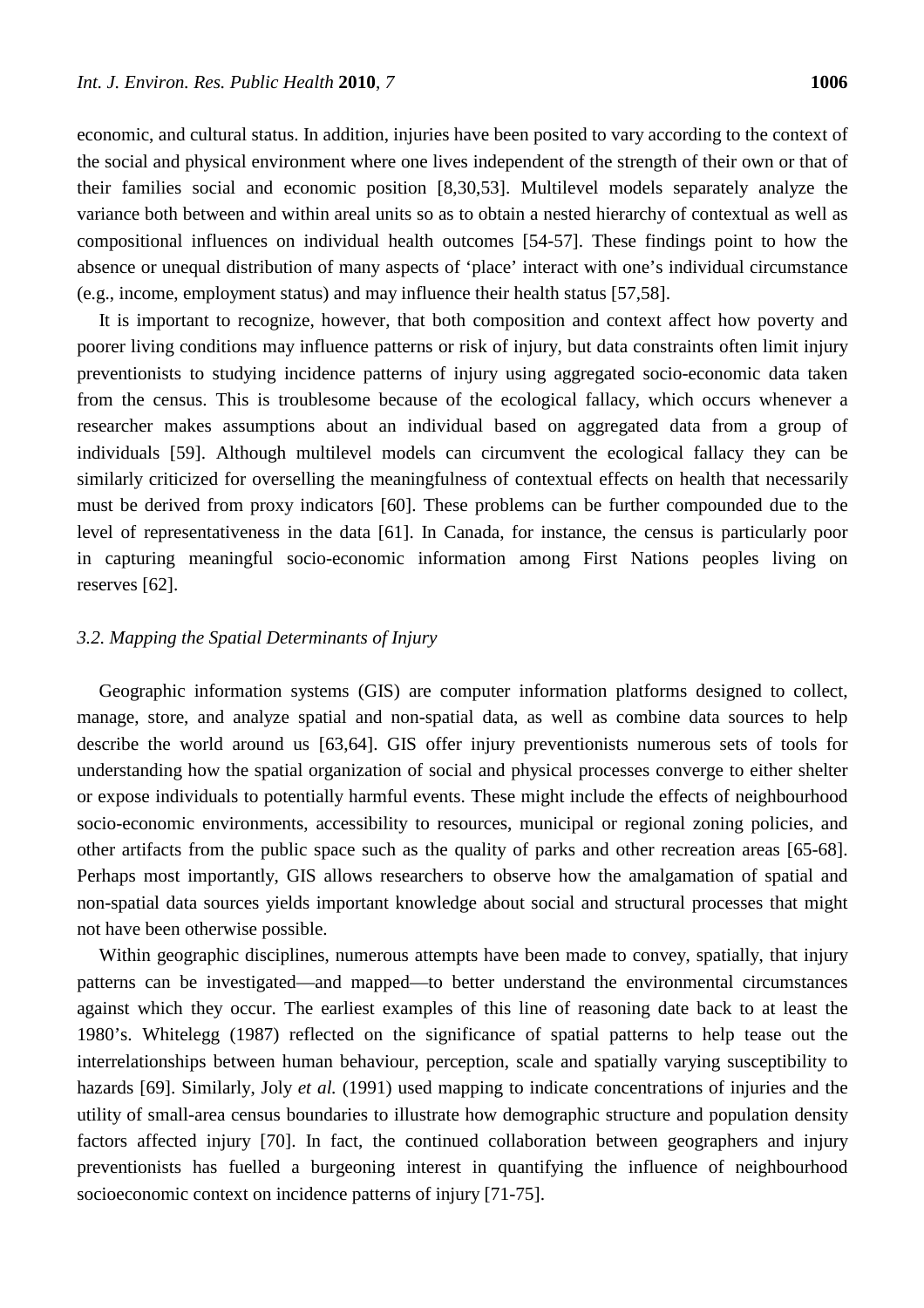Importantly, the increasing analytical power of GIS has enabled injury preventionists to evolve from simple a-spatial rate mapping techniques into more complex analysis of spatial interactions. For example, Lightstone's [76] distance-based analysis of childhood pedestrian injuries in relation to street networks highlighted the physical relationship between proximity, transportation structures, and residential dwellings, highlighted by an incremental decrease in injury prevalence with increased distance between collision sites and residential dwellings [76]. This evidence has been used to fuel new perspectives toward traffic density, intersection design, or modifications to the built environment [76]. Parallel research has similarly been used to quantify the impact of roadway conditions, street geometries, and traffic control devices and incidence patterns of injury, particularly in and around alcohol outlet locations [14,66,77].

## **4. Theoretical Considerations**

As important as the continued development of GIS for injury prevention might be, thus far its use has fit the traditionally more passive lens of injury prevention. This has included mapping aspects of environmental exposures [78,79], structuring legislative improvements [73], or measuring the effects of location and distances on the delivery of emergency medical care services [12,80]. In addition, descriptions of singular variables associated with increased risk of injury, such as 'drunk driving' and 'speeding' have been replaced by 'location to alcohol facility' and 'distance to road network' [14,66,76,81], which limits the creation of new evidence as to the graded relationship between status and health. In other health outcomes literature, GIS are emerging as key tools for corroborating evidence linking social and economic processes to population health outcomes [82-85]. Whilst the inclusion of GIS in mapping injuries are testaments to growing interest in recognizing its societal burden, increasing spatial inequalities require that researchers take a stronger role in building evidence of the parallel relationship between injury and social inequalities.

GIS are increasingly applied for assessing how both poverty and aspects from the built environment correspond with incidence patterns of injury. The following sections contextualize research techniques of particular interest for increasing our understanding of place effects on injury.

#### *4.1. Working with Administrative Datasets*

Our understanding of place effects on injury depends almost entirely on evidence derived from administrative datasets. In Canada for example, resource allocation formulas for monitoring injuries on aboriginal reserves are primarily derived from provincial and health region statistics, which are the largest of the health authority catchment units [86]. However, many other scales operate within these boundaries that may be better suited for identifying local variations in utilization or need of healthcare services by population sub-groups. For example, Mao *et al.* (1992) demonstrated that mortality concentrations on reserves are potentially more reflective of actual risk levels if the reference populations exclude major urban centres, which tend to downgrade small area rates in favour of the larger populations [87].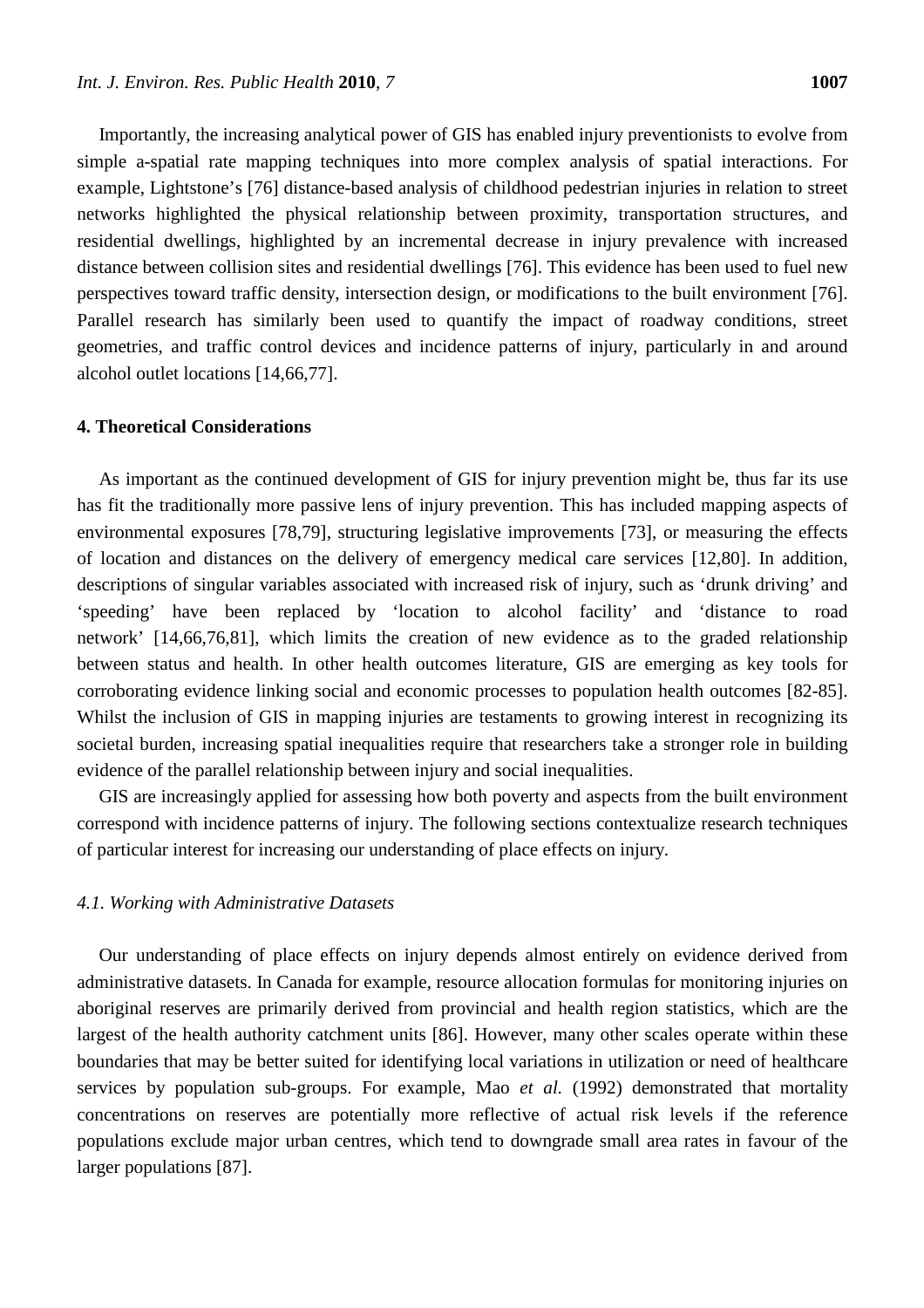Mao *et al.*'s (1992) technique was a derivative of a probability map. Probability mapping techniques combine the strengths of classic rate mapping, but control for population variability by adjusting the significance of the population at risk using information taken from adjacent areas [88]. They are similar to a standard mortality ratio, but reveal the likelihood that the incidence rate would be significant if it were the same for the spatially adjacent reference population. This can help reduce bias from the small numbers problem, which arises due to the common reliance on census administrative geographies to map population aggregates at the finest scale possible while still having access to the descriptive attribute tables about the population [89].

When mapped, probability techniques also offer a number of criteria for deriving more meaningful reference populations than are currently employed by provincial health authorities. For example, in contrast to referencing regional populations when addressing high or low risk incidence rates of injuries on aboriginal reserves, GIS could potentially be used to define each reserve's "neighbourhood" according to the immediately adjacent communities. Figure 1 illustrates how Poisson mapping can be used to identify if incidence patterns of injuries in areas with few populations are significantly higher or lower than rates within the immediately surrounding areas. Such a technique can be used to investigate health outcomes on reserves relative to populations that are likely to be more socially, economically and geographically relative communities than the broader regional populations. For two cogent summaries of probability mapping techniques see [88,90].

**Figure 1.** Adjacency model and Poisson probability calculation. The adjacency functions in GIS allow identification of adjacent DA's that can be used to build reference 'neighbourhoods' when modeling incidence patterns of injuries among areas with low populations.

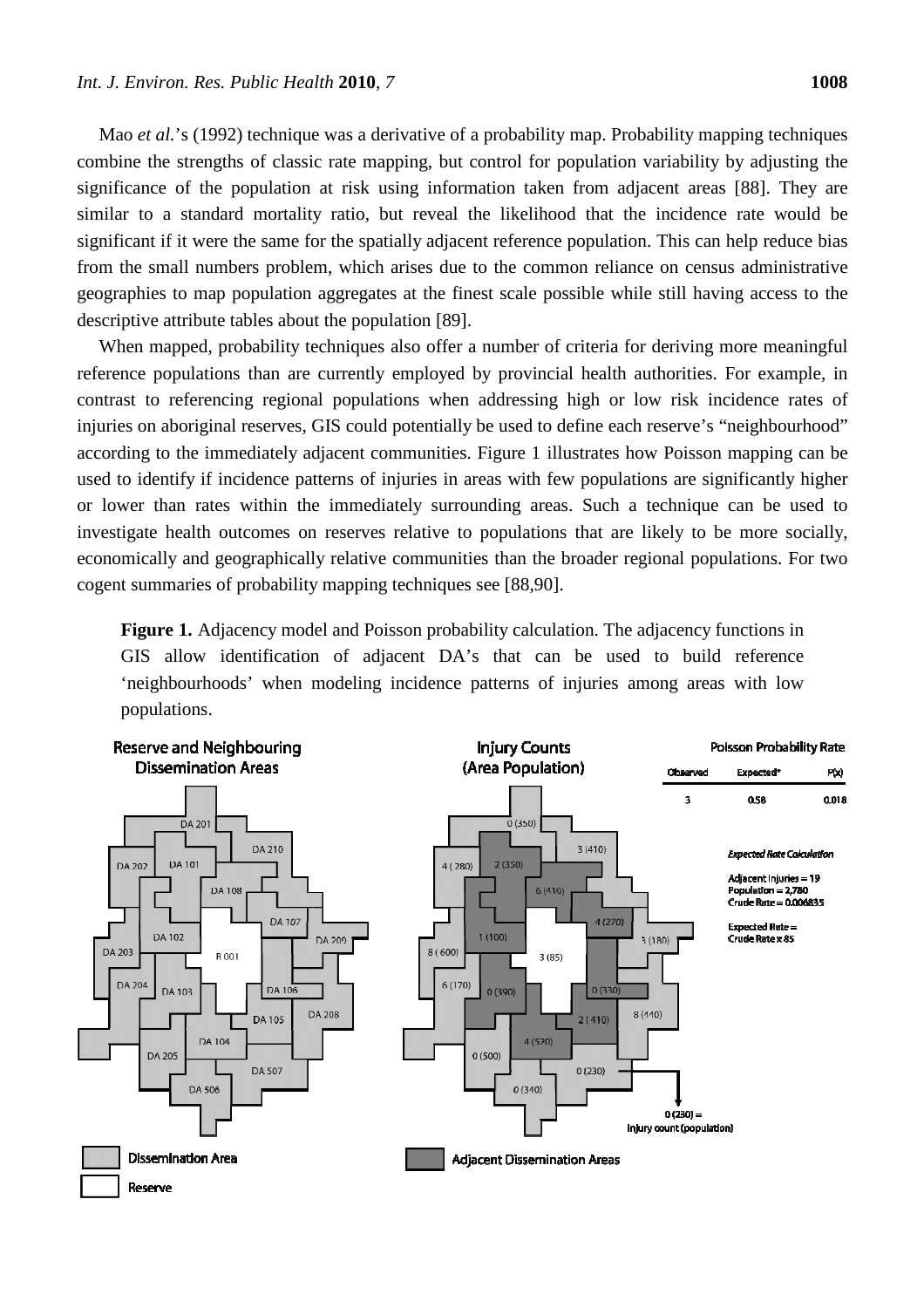Within Canada, provincial and aboriginal communities are moving toward a more local perspective of monitoring health outcomes, particularly among populations living on reserves [91,92]. Research has shown the important nuances in health outcomes among First Nation's Peoples that is exposed when focusing more closely on communities [93]. This is an important research area and developing GIS-based approaches that are extensions of these perspectives can help redefine and facilitate a more spatialized understanding of local environments and the burden of injury.

#### *4.2. Implications on Non-Independence*

In many instances when an event's significance is assessed as a product of its location additional care must also be given to the influence on the location itself in subsequent correlation analyses. Areas that are close together tend to have similar characteristics, or are said to be autocorrelated, which may confound etiological models of injury, as the assumption of variable independence cannot be sustained. A common approach to control for the distribution of events is to identify spatial autocorrelation [94,95].

The spatial autocorrelation statistic is similar to a traditional descriptive statistic such as the mean or the standard deviation, but it also reveals information about how events are arranged in space [94-96]. The utility of the statistic for injury surveillance is two-fold. First, quantifying the spatial variation of injuries allows researchers to infer the extent to which injury risk may be characterized by its location, independent of the inclusion of additional compositional or contextual variables [97]. For example, neighbouring areas tend to be more similar than dissimilar in terms of socio-economic or demographic factors. Spatial autocorrelation models also allow researchers to determine the likelihood that explanatory socio-economic factors are spatially independent, which is beneficial for identifying type I errors [14,66,77].

Thus far, injury preventionists have employed Moran's I autocorrelation technique to uncover spatial patterning of injuries in relation to SES mechanisms [10,66,77,97]. However, Moran's I is based on the assumption that the measured phenomenon (either SES or the health outcome) follows a Gaussian (e.g., normal curve) spatial process [98,99]. Unlike variations in SES, injuries, are decidedly non-normal events. Unfortunately, out-of-the-box analysis tools in many GIS software systems assume a normal distribution in the input data and there has been little discussion regarding these limitations in the analysis of health outcome data, particularly injuries [68].

### *4.3. The Modifiable Effect of Boundary Design*

Problems associated with geographic scale and adjacency arise as a result of the dependence on aggregate data and the associated spatial boundaries. To date, injury prevention literature has focused on identifying ecological processes rather than evaluating, spatially, how different methodologies might redefine how we conceptualize this relationship. Statistical conclusions from aggregated data are susceptible to the magnitude of data aggregation and the ways in which the units are subdivided whenever researchers work with data that are partitioned by administrative fiat. This problem, more formally referred to as the *modifiable areal unit problem* (MAUP), has long been the focus of attempts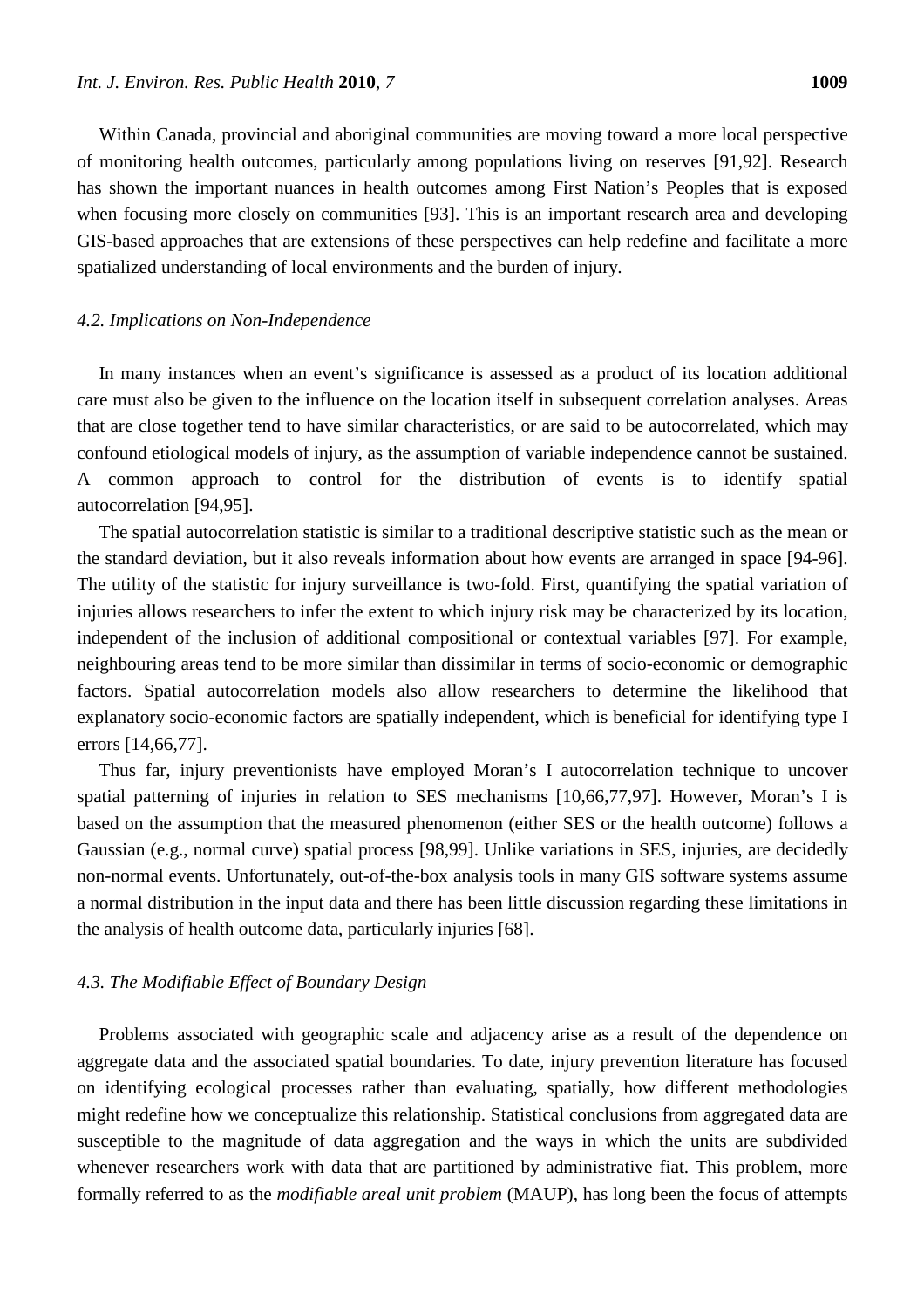to disentangle the statistical effects that arise out of various partitioning of areal datasets – especially those derived from the census [83,100,101].

Attempts to address the MAUP are primarily condensed into two distinct, but closely related problems. The first is the well-known scale effect. As the name implies, different statistical results are obtained from the same set of geographic units when they are organized into an increasingly larger (or smaller) spatial scale [59]. Not unrelated, the zoning effect refers to the effect of basing a hypothesis from areal geographic units, which, if subdivided differently *at the same spatial extent*, may or may not lead the investigator to conclude differently [102]. Figure 2 illustrates these two problems. Recognition of the MAUP is of particular importance in ecological assessments of injuries as social and economic determinants of health may operate at different spatial extents [102-105]. However, explicit attention to its effects has yet to be addressed within the injury prevention literature. This is problematic as the influence of SES may have substantially different influences at both proximal and more distal geographic scales.

Figure 2. The scale and zoning effect of the modifiable areal unit problem (MAUP). Changes in either the scale or areal partitioning of the census units will bring about changes in the association between the independent and dependent variables. This is illustrated in Figure 2 using the proportion of population with a university degree as an example. Both subsets a and b illustrate how different permutations of the nine cells representing the numerator and denominator populations can alter the final statistic of university attainment percentages.

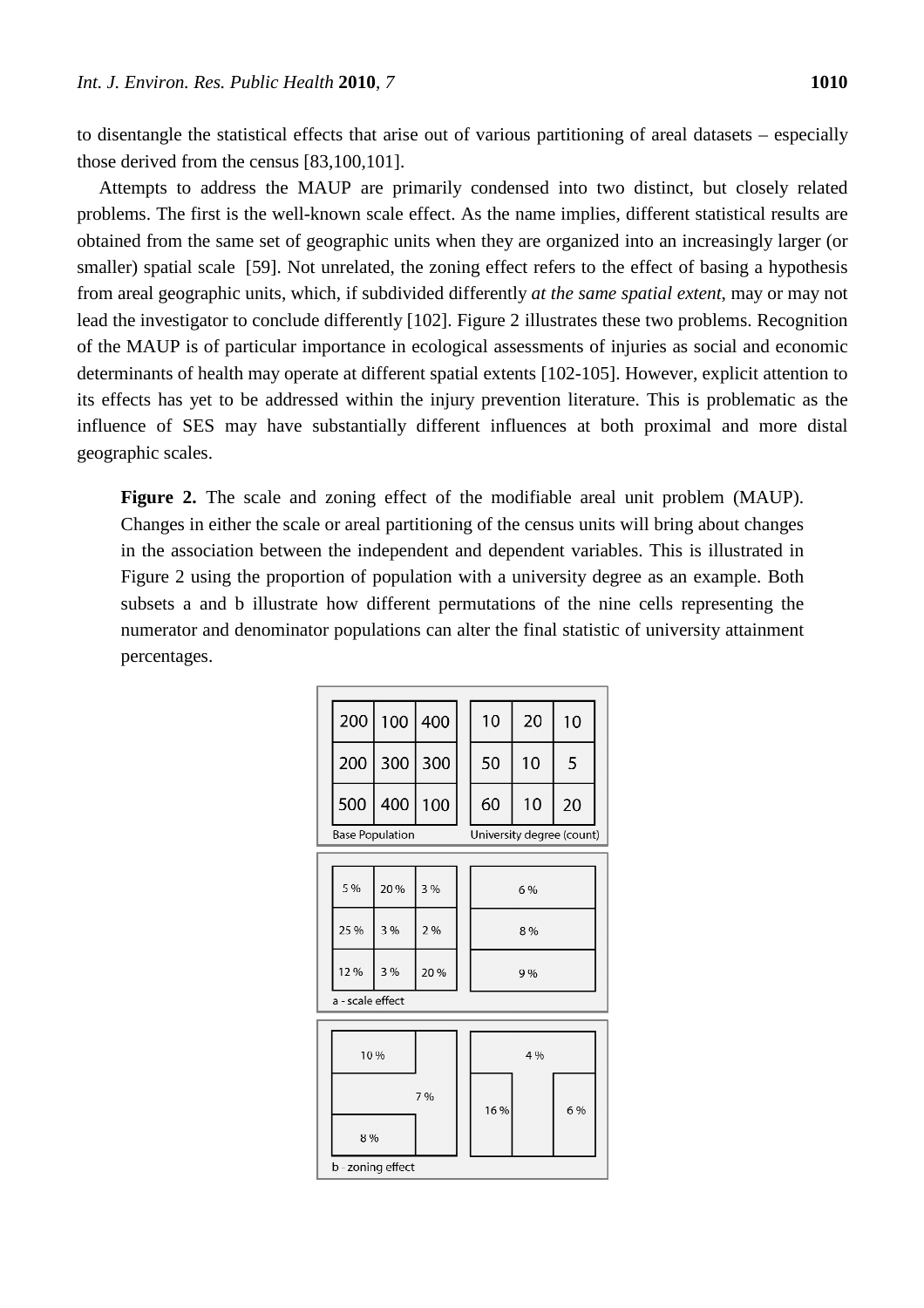For example, targeting 'high risk' neighbourhoods where intentional injuries occur more frequently might be a suitable scale for the analysis of morbidity and mortality data, but we might also equally infer that this epidemic is a reflection of society, thus suggesting that comparisons are more accurate if individual risk patterns are contextualized against larger municipal or regional environments. The versatility of GIS enables the analysis of variation across multiple spatial extents. However, this is not an entirely satisfactory solution as this does not allow us to determine if incidence patterns are an artefact of how the areal units are partitioned. Researchers have rarely moved beyond the manipulation of geographic units defined by the census to model neighbourhood influences on health—thus failing to address the extent that place effects on health are linked to the way in which the data are aggregated.

#### **5. Conclusion**

Injury remains a hidden epidemic and its social determinants should remain a concern among researchers engaged in healthcare policy and health promotion. Injury preventionists today find themselves in a unique position for refining our understanding of contemporary research into health and well-being, particularly injuries, as space and place might be considered intrinsic characteristics of injury—a health condition whose cause originates from outside the body.

Research on the social determinants of injuries is still emerging, and is much enriched when also explored using geographic information technology. One of integral benefits of GIS is that it often builds on top of traditional analytic methods whilst recognizing that events are also likely to be spatially linked. Geographical concepts can be used to understand the complexities of our social environment and help preventionists better understand why some populations consistently and persistently experience greater risks of injury more than others. However, at the intersection of this interdisciplinary merger there is a need to continue to identify how the information-intensive analysis associated with GIS can be used to corroborate the growing evidence in favour of investigating health outcomes at the local, community scale, and in conjunction with multiple and interrelated social, economic, and environmental indicators. This collaboration constitutes an important component of modern public health research into injury surveillance and prevention.

To date, however, this research intersection has primarily utilized GIS for identifying ecological processes associated with increased risk. There has been little attention directed toward the sensitivity of ecological models to variation that arises out of the reliance on administrative data. Researchers in injury prevention must remain vigilant of the dynamics as well as the artefact of administrative datasets. Using GIS, nearly any data from a health registry can be encoded with geographic identifiers and explored, spatially, to uncover patterns in morbidity and mortality in ways that were previously either not possible or only feasible at a national scale. GIS is potentially a powerful tool for elucidating and communicating injury trends and the technology can offer both confirmatory and exploratory data solutions to a variety of questions related to its occurrence. The research intersection between GIS and injury prevention and control is still being developed and there is much potential for the technology to serve as a means of analysis and communication of health trends and their graded nature.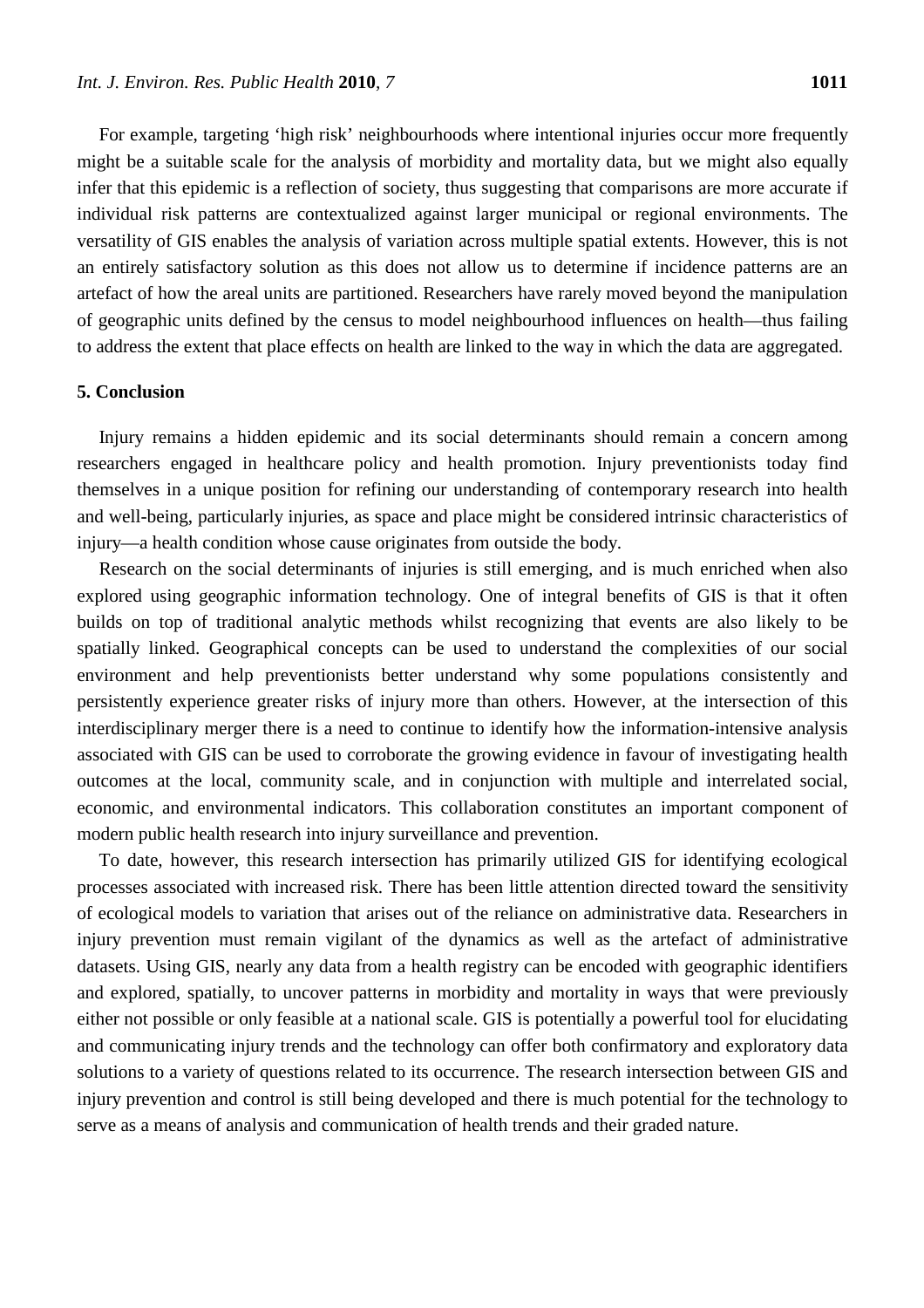## **Acknowledgements**

This work was funded by the Michael Smith Foundation for Health Research. The views expressed in this manuscript are those of the authors and not necessarily of the funding agency.

## **References**

- 1. *National Trauma Registry Report—Hospital Injury Admissions 1998/1999*. Available online: http://www.cihi.ca/cihiweb/dispPage.jsp?cw\_page=AR\_26\_E (accessed on December 1, 2009).
- 2. CHIRPP Leading Cause of Death and Hospitalization in Canada. Available online: http://www.phac-aspc.gc.ca/injury-bles/chirpp/index.html (accessed on December 1, 2009).
- 3. Wright, J.; Kariya, A., Aetiology of assault with respect to alcohol, unemployment and social deprivation: a Scottish accident and emergency department case-control study. *Injury* **1997**, *28*, 369-372.
- 4. Hijar, M.C.; Kraus, J.F.; Tovar, V.; Carrillo, C. Analysis of fatal pedestrian injuries in Mexico City, 1994−1997. *Injury* **2001**, *32*, 279-284.
- 5. Loomis, D.P. Occupation, Industry, and Fatal Motor-Vehicle Crashes in 20 States, 1986−1987. *Am. J. Public Health* **1991**, *81*, 733-735.
- 6. McCullough, J.E.; Henderson, A.K.; Kaufman, J.D. Occupational burns in Washington State, 1989−1993. *J. Occup. Environ. Med.* **1998**, *40*, 1083-1089.
- 7. Fife, D.; Faich, G.; Hollinshead, W.; Boynton, W. Incidence and outcome of hospital-treated head-injury in rhode-island. *Am. J. Public Health* **1986**, *76*, 773-778.
- 8. Soubhi, H.; Raina, P.; Kohen, D. Neighborhood, family, and child predictors of childhood injury in Canada. *Am. J. Health Behav.* **2004**, *28*, 397-409.
- 9. Potter, B.K.; Speechley, K.N.; Koval, J.J.; Gutmanis, I.A.; Campbell, M.K.; Manuel, D. Socioeconomic status and non-fatal injuries among Canadian adolescents: variations across SES and injury measures. *BMC Publ. Health* **2005**, *5*, 132.
- 10. Geurts, K.; Thomas, I.; Wets, G. Understanding spatial concentrations of road accidents using frequent item sets. *Accident Anal. Prev.* **2005**, *37*, 787-799.
- 11. Lerner, E.B.; Billittier, A.J.; Sikora, J.; Moscati, R.M. Use of a geographic information system to determine appropriate means of trauma patient transport. **1999**, *6*, 1127-1133.
- 12. Peleg, K.; Pliskin, J.S. A geographic information system simulation model of EMS: Redudng ambulance response time. *Am. J. Emerg. Med.* **2004**, *22*, 164-170.
- 13. Sciortino, S.; Vassar, M.; Radetsky, M.; Knudson, M.M. San Francisco pedestrian injury surveillance: Mapping, under-reporting, and injury severity in police and hospital records. *Accident Anal. Prev.* **2005**, *37*, 1102-1113.
- 14. Treno, A.J.; Johnson, F.W.; Remer, L.G.; Gruenewald, P.J. The impact of outlet densities on alcohol-related crashes: A spatial panel approach. *Accident Anal. Prev.* **2007**, *39*, 894-901.
- 15. Baker, S.; O'Neill, B.; Ginsburg, M.; Li, G. *The Injury Fact Book*, 2nd ed.; Oxford University Press: New York, NY, USA, 1992.
- 16. Committee on Trauma and Committee on Shock; National Research Council, *Accidental Death and Disability: The Neglected Disease of Modern Society*; National Academy of Sciences/ National Research Council: Washington, DC, USA, 1966.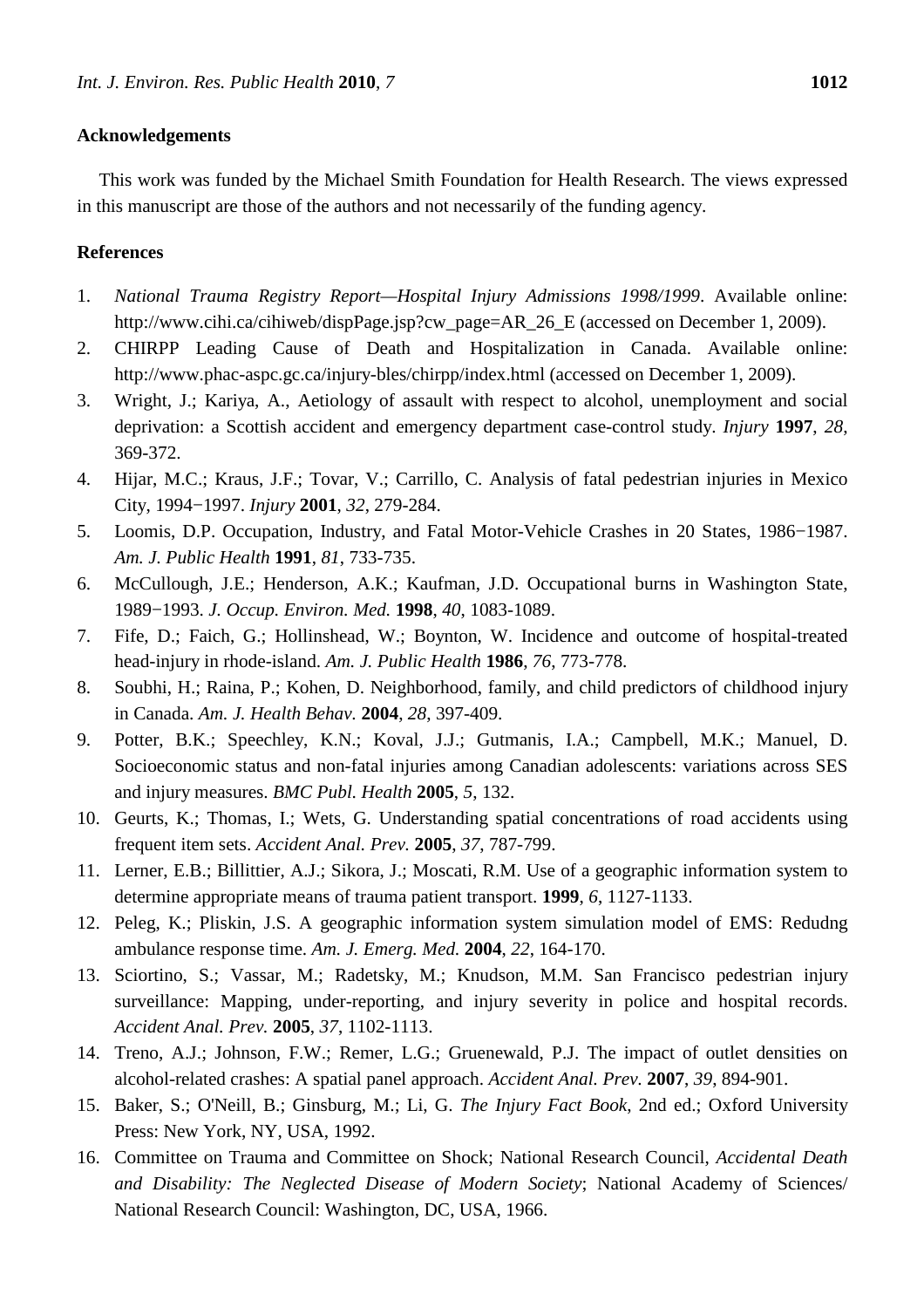- 17. Haddon, W.; Suchman, E.A.; Klein, D. *Accident Research, Methods and Approaches*; Harper & Row: New York, NY, USA, 1964.
- 18. Rivara, F.P. An Overview of Injury Research. In *Injury Control*; Rivara, F.P., Cummings, P., Koepsell, T.D., Grossman, D.C., Maier, R.V., Eds.; Cambridge University Press: London, UK, 2000; pp. 1-14.
- 19. Moll, E.K.; Donoghue, A.J.; Alpern, E.R.; Kleppel, J.; Durbin, D.R.; Winston, F.K., Child bicyclist injuries: are we obtaining enough information in the emergency department chart? *Inj. Prev.* **2002**, *8*, 165-169.
- 20. Eddleston, M.; Buckley, N.A.; Gunnell, D.; Dawson, A.H.; Konradsen, F. Identification of strategies to prevent death after pesticide self-poisoning using a Haddon matrix. *Inj. Prev.* **2006**, *12*, 333-337.
- 21. Cortes, L.M.; Hargarten, S.W.; Hennes, H.M. Recommendations for water safety and drowning prevention for travelers. *J. Trav. Med.* **2006**, *13*, 21-34.
- 22. Phelan, K.J.; Khoury, J.; Kalkwarf, H.; Lanphear, B. Residential injuries in US children and adolescents. *Publ. Health Rep.* **2005**, *120*, 63-70.
- 23. Skog, O.J. Alcohol consumption and fatal accidents in Canada, 1950−1998. *Addiction* **2003**, *98*, 883-893.
- 24. Utter, G.H.; Maier, R.V.; Rivara, F.P.; Mock, C.N.; Jurkovich, G.J.; Nathens, A.B. Inclusive trauma systems: Do they improve triage or outcomes of the severely injured? *J. Trauma: Inj. Inf. Crit. Care* **2006**, *60*, 529-535.
- 25. Liberman, M.; Mulder, D.S.; Lavoie, A.; Sampalis, J.S. Implementation of a trauma care system: Evolution through evaluation. *J. Trauma: Inj. Inf. Crit. Care* **2004**, *56*, 1330-1335.
- 26. Gielen, A.C.; Sleet, D. Application of behavior-change theories and methods to injury prevention. *Epidemiol. Rev.* **2003**, *25*, 65-76.
- 27. Christoffel, T.; Gallagher, S.S. *Injury Prevention and Public Health: Practical Knowledge, Skills, and Strategies*; Jones and Bartlett Publishers: Sudbury, MA, USA, 2006.
- 28. Mustard, J.R.; Frank, J. The Determinants of Health. In *The Determinants of Population Health: A Critical Assessment*; Hayes, M.V., Foster, L.T., Foster, H.D., Eds.; University of Victoria: Victoria, UK, 1994.
- 29. Edelman, L.S. Using geographic information systems in injury research. *J. Nurs. Schl.* **2007**, *39*, 306-311.
- 30. Cubbin, C.; LeClere, F.B.; Smith, G.S. Socioeconomic status and injury mortality: individual and neighbourhood determinants. *J. Epidemiol. Community Health* **2000**, *54*, 517-524.
- 31. Brehmer, B. Psychological-Aspects of Traffic Safety. *EJOR* **1994**, *75*, 540-552.
- 32. Rutter, D.R.; Quine, L.; Chesham, D.J. Predicting safe riding behavior and accidents demography, beliefs, and behavior in motorcycling safety. *Pysch. Health* **1995**, *10*, 369-386.
- 33. Warda, L.J.; Ballestreros, M.F. Interventions to Prevent Residential Fire Injury. In *Handbook of Injury and Violence Prevention*; Doll, L.S., Bonzo, S.E., Sleet, D.A., Mercy, J.A., Eds.; Springer: New York, NY, USA, 2007; pp. 97-116.
- 34. Backstein, R.; Peters, W.; Neligan, P. Burns in the disabled. *Burns* **1993**, *19*, 192-197.
- 35. Spinks, A.; Wasiak, J.; Cleland, H.; Beben, N.; Macpherson, A.K. Ten-year epidemiological study of pediatric burns in Canada. *J. Burn Car. Res.* **2008**, *29*, 482-488.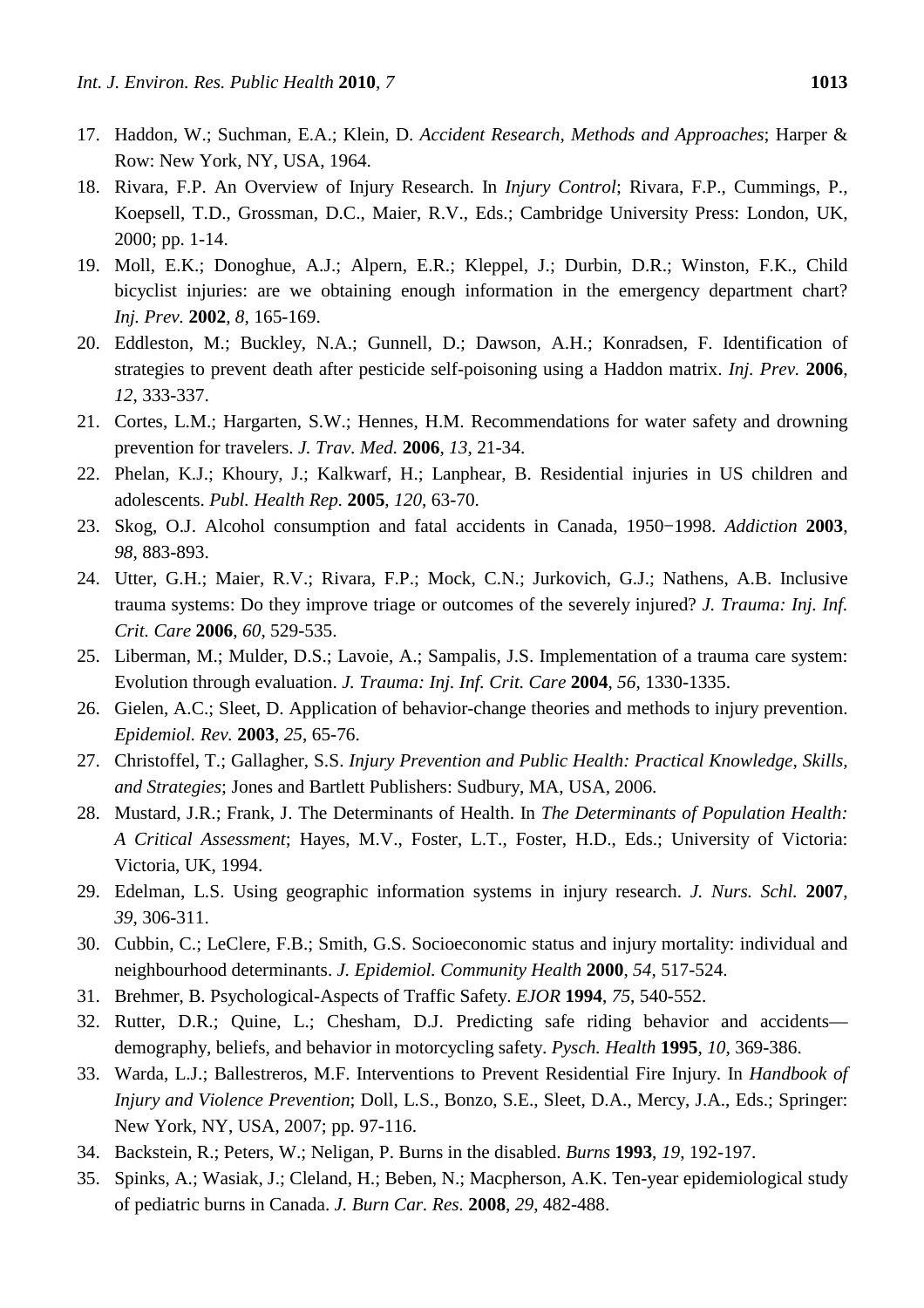- 36. Ryan, C.A.; Shankowsky, H.A.; Tredget, E.E. Profile of the paediatric burn patient in a Canadian burn centre. *Burns* **1992**, *18*, 267-272.
- 37. Wijayasinghe, M.S.; Makey, T.B. Cooking oil: A home fire hazard in Alberta, Canada. *Fire Technol.* **1997**, *33*, 140-166.
- 38. O'Connor, R.J.; Bauer, J.E.; Giovino, G.A.; Hammond, D.; Hyland, A.; Fong, G.T.; Cummings, K.M. Prevalence of behaviors related to cigarette-caused fires: a survey of Ontario smokers. *Inj. Prev.* **2007**, *13*, 237-242.
- 39. Gilbert, M.; Dawar, M.; Armour, R. Fire-related deaths among Aboriginal people in British Columbia, 1991−2001. *CJPH* **2006**, *97*, 300-304.
- 40. Marmot, M.G.; Theorell, T. Social class and cardiovascular disease: The contribution of work. *Int'l. J. Health Sci.* **1988**, *18*, 659-674.
- 41. Syme, S.L. Health promotion: Old approaches, new choices, future imperatives. Paper presented at *The New Public Health: 1990*, Los Angeles, CA, USA,1990.
- 42. Black, D.; Townsend, P.; Davidson, N. *Inequalities in health: The Black Report*; Penguin Books: Harmondsworth, Middlesex, UK, 1982.
- 43. Marmot, M.G.; Davey Smith, G.; Stansfeld, S.; Patel, C.; North, F.; Head, J.; White, I.; Brunner, E.; Feeney, A. Health inequalities among British civil servants: the Whitehall II study. *Lancet* **1991**, *337*, 1387-1393.
- 44. Marmot, M.; Wilkinson, R. *Social Determinants Of Health*; Oxford University Press: Oxford, UK, 2006.
- 45. Kim, M.H.; Subramanian, S.V.; Kawachi, I.; Kim, C.Y. Association between childhood fatal injuries and socioeconomic position at individual and area levels: a multilevel study. *J. Epidemiol. Community Health* **2007**, *61*, 135-140.
- 46. Edwards, P.; Green, J.; Roberts, I.; Lucthman, S. Deaths from injury in children and unemployment status in family: Analysis of class specific death rates. *BMJ* **2006**, *333*, 119-121.
- 47. Durkin, M.S.; Davidson, L.L.; Kuhn, L.; Oconnor, P.; Barlow, B. Low-Income Neighborhoods and the Risk of Severe Pediatric Injury - a Small-Area Analysis in Northern Manhattan. *Am. J. Public Health* **1994**, *84*, 587-592.
- 48. Raper, J. Defining Spatial Socio-Economic Units: Retrospective and Prospective. In *Life and Motion of Socio-Economic Units*; Frank, A., Raper, J., Cheylan, J.P., Eds.; Taylor & Francis: New York, NY, USA, 2001; pp. 13-20.
- 49. Subramanian, S.V.; Belli, P.; Kawachi, I. The macroeconomic determinants of health. *An. Rev. Pub. Health* **2002**, *23*, 287-302.
- 50. Diez-Roux, A.; Nieto, F.; Muntaner, C.; Tyroler, H.A.; Comstock, G.W. Neighborhood environments and coronary heart disease: a multilevel analaysis. *Am. J. Epidemiol.* **1997**, *146*, 48-63.
- 51. Pampalon, R.; Raymond, G. A deprivation index for health and welfare planning in Quebec. *Chronic Dis. Can.* **2000**, *21*, 104-113.
- 52. Bell, N.; Schuurman, N.; Hameed, S.M. A small-area population analysis of socioeconomic status and prevalence of severe burn/fire-related injury in British Columbia, Canada. *Burns* **2009**, *35*, 1133-1141.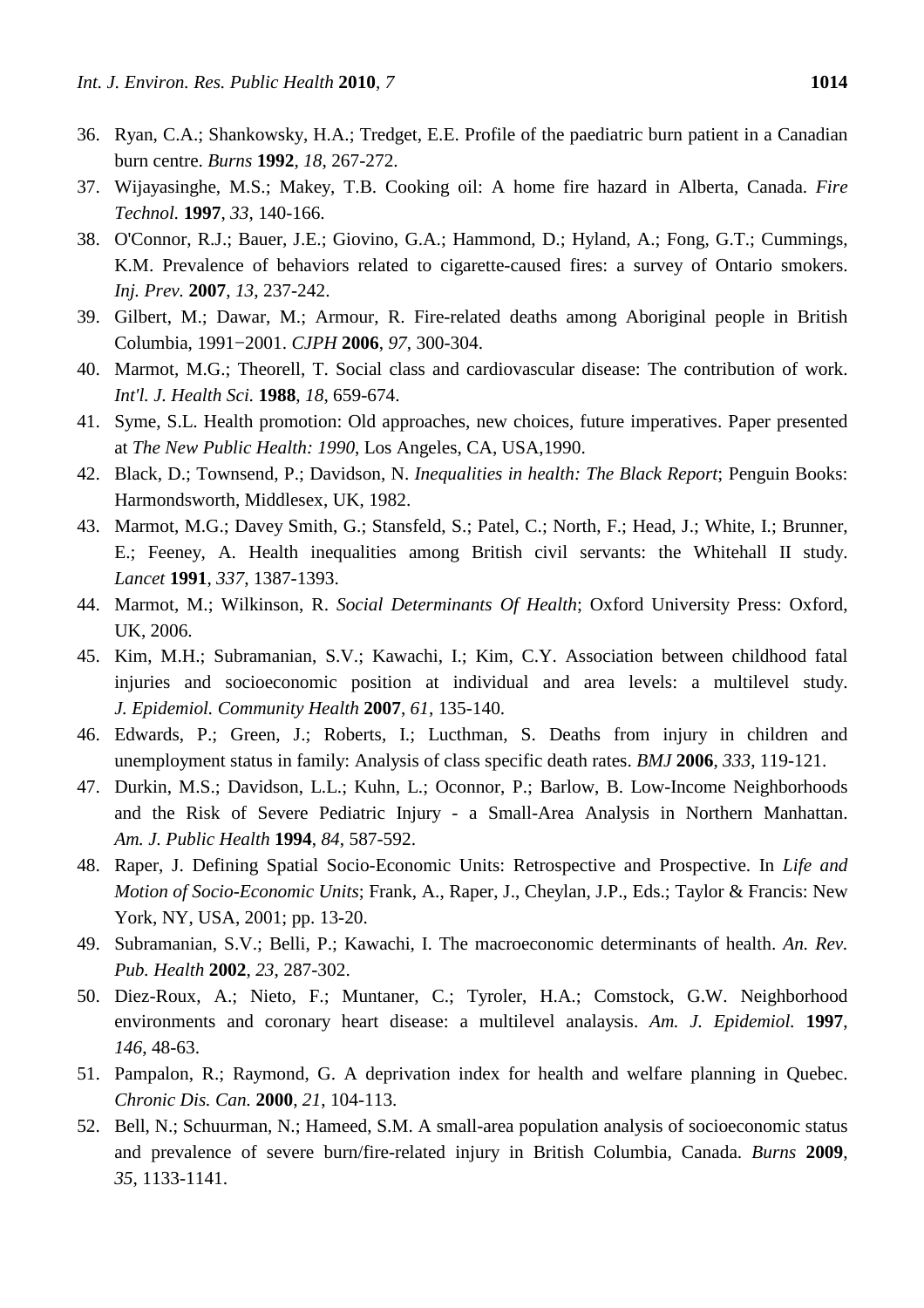- 53. Haynes, R.; Reading, R.; Gale, S. Household and neighbourhood risks for injury to 5-14 year old children. *Soc. Sci. Med.* **2003**, *57*, 625-636.
- 54. Singer, J.D. Using SAS PROC MIXED to fit multilevel models, hierarchical models, and individual growth models. *JEBS* **1998**, *23*, 323-355.
- 55. Diez-Roux, A.V. Multilevel analysis in public health research. *An. Rev. Pub. Health* **2000**, *21*, 171-192.
- 56. Kennedy, B.P.; Kawachi, I.; Glass, R.; Prothrow-Stith, D. Income distribution, socioeconomic status, and self rated health in the United States: multilevel analysis. *BMJ* **1998**, *317*, 917-921.
- 57. Ross, N.A.; Tremblay, S.; Graham, K. Neighbourhood influences on health in Montréal, Canada. *Soc. Sci. Med.* **2004**, *59*, 1485-1494.
- 58. Kawachi, I.; Kennedy, B.P.; Glass, R. Social capital and self-rated health: A contextual analysis. *Am. J. Public Health* **1999**, *89*, 1187-1193.
- 59. Openshaw, S. *The Modifiable Areal Unit Problem*; GeoBooks: Norwick, UK, 1983.
- 60. Yen, I.H.; Syme, S.L. The social environment and health: A discussion of the epidemiologic literature. *An. Rev. Pub. Health* **1999**, *20*, 287-308.
- 61. Crampton, J.W. GIS and Geographic Governance: Reconstructing the choropleth map. *Cartographica* **2004**, *39*, 41-53.
- 62. Statistics Canada 2001 Census. *Aboriginal Peoples Of Canada: A Demographic Profile*; Statistics Canada:Available online: http://www12.statcan.ca/english/census01/products/analytic/ companion/abor/pdf/96F0030XIE2001007.pdf (accessed on December 1, 2009).
- 63. Rushton, G. Public health, GIS,and spatial analytic tools. *An. Rev. Pub. Health* **2003**, *24*, 43-56.
- 64. Schuurman, N. *GIS: A Short Introduction*; Blackwell: Malden, MA, USA, 2004.
- 65. Tanser, F.; Gijsbertsen, B.; Herbst, K. Modelling and understanding primary health care accessibility and utilization in rural South Africa: An exploration using a geographical information system. *Soc. Sci. Med.* **2006**, *63*, 691-705.
- 66. Gruenewald, P.J.; Remer, L. Changes in outlet densities affect violence rates. *Alcohol Clin. Exp. Res.* **2006**, *30*, 1184-1193.
- 67. Aronson, R.E.; Wallis, A.B.; O'Campo, P.J.; Schafer, P. Neighborhood mapping and evaluation: A methodology for participatory community health initiatives. *Matern. Child Health J.* **2007**, *11*, 373-383.
- 68. Bell, N.; Schuurman, N.; Hameed, S.M. Are injuries spatially related? Join-count spatial autocorrelation for small-area injury analysis. **2008**, *14*, 346-353.
- 69. Whitelegg, J. A Geography of Road Traffic Accidents. **1987**, *12*, 161-176.
- 70. Joly, M.F.; Foggin, P.; Pless, I. Traffic Accident Risk among Young Pedestrians—an Analysis of Socioecological Factors. *Revue D Epidemiol. Sante Publ.* **1991**, *39*, 345-351.
- 71. Schneider, R.J.; Khattak, A.J.; Zegeer, C.V. Method of improving pedestrian safety proactively with geographic information systems - Example from a college campus. *Trans. Res. Board of the Nat. Acad.* **2001**, *1773*, 97-107.
- 72. Graham, D.J.; Glaister, S. Spatial variation in road pedestrian casualties: The role of urban scale, density and land-use mix. *Urban Studies* **2003**, *40*, 1591-1607.
- 73. Lapidus, G.; McGee, S.; Zavoski, R. W.; Cromley, E.; Blanco, L., Using a geographic information system to guide a community-based smoke detector campaign. In *Geographic Information*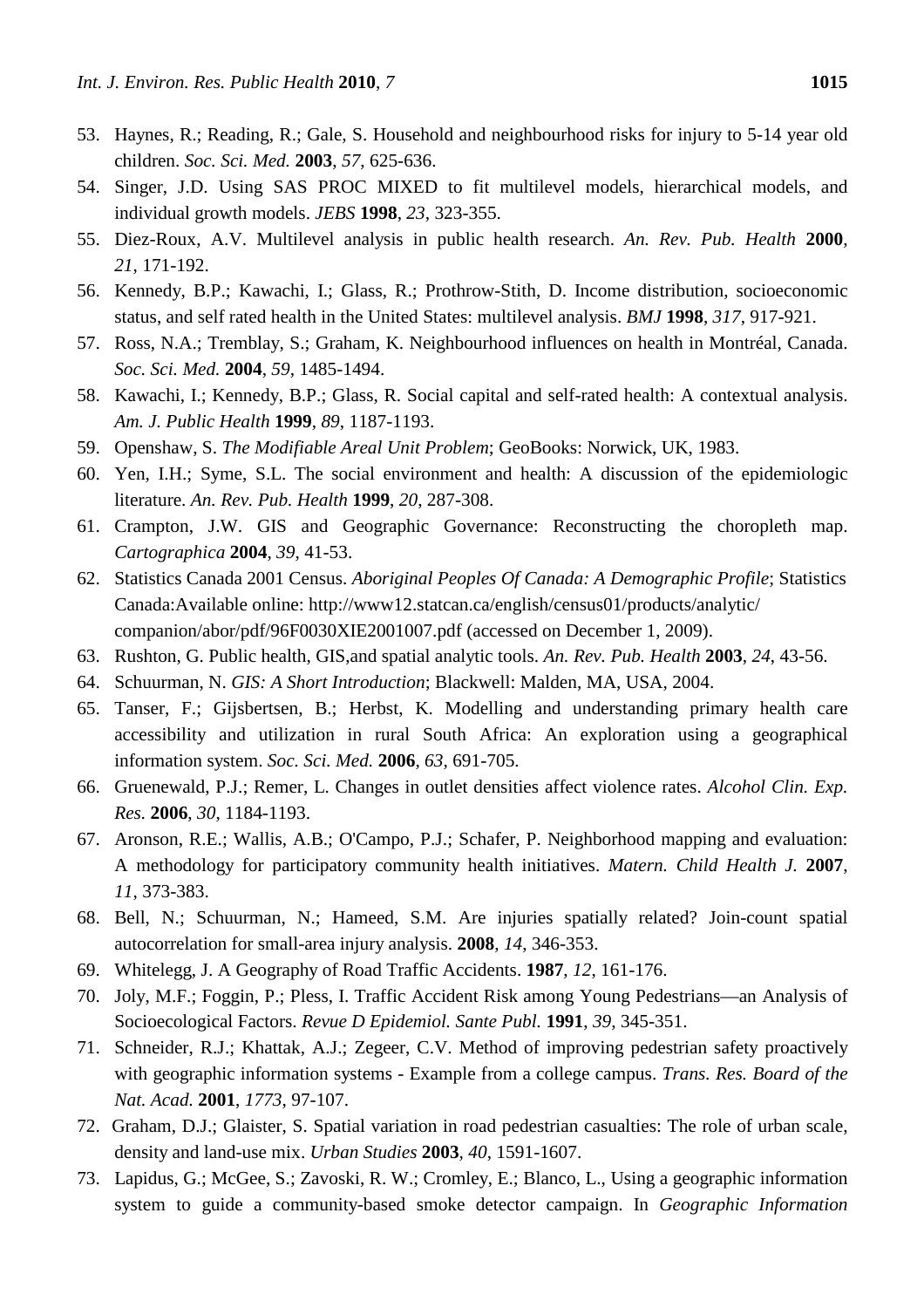*Systems in Public Health: Proceedings from the Third National Conference*, Williams, R.C., *et al.*, Eds.; US Department of Health and Human Services: San Diego, CA, USA, 1998.

- 74. Noland, R.B.; Quddus, M.A. A spatially disaggregate analysis of road casualties in England. *Accident Anal. Prev.* **2004**, *36*, 973-984.
- 75. Cusimano, M.D.; Chipman, M.; Glazier, R.H.; Rinner, C.; Marshall, S.P. Geomatics in injury prevention: the science, the potential and the limitations. *Inj. Prev.* **2007**, *13*, 51-56.
- 76. Lightstone, A.S.; Dhillon, P.K.; Peek-Asa, C.; Kraus, J.F. A geographic analysis of motor vehicle collisions with child pedestrians in Long Beach, California: comparing intersection and midblock incident locations. *Inj. Prev.* **2001**, *7*, 155-160.
- 77. LaScala, E.A.; Gerber, D.; Gruenewald, P.J. Demographic and environmental correlates of pedestrian injury collisions: a spatial analysis. *Accident Anal. Prev.* **2000**, *32*, 651-658.
- 78. Braddock, M.; Lapidus, G.; Cromley, E.; Cromley, R.; Burke, G.; Banco, L. Using a Geographic Information-System to Understand Child Pedestrian Injury. *Am. J. Public Health* **1994**, *84*, 1158-1161.
- 79. Zavoski, R.W.; Lapidus, G.D.; Lerer, T.J.; Burke, G.; Banco, L.I. Evaluating the impact of a street barrier on urban crime. *Inj. Prev.* **1999**, *5*, 65-68.
- 80. Morency, P.; Cloutier, M.S. From targeted "black spots'' to area-wide pedestrian safety. *Inj. Prev.*  **2006**, *12*, 360-364.
- 81. LaScala, E.A.; Gruenewald, P.J.; Johnson, F.W. An ecological study of the locations of schools and child pedestrian injury collisions. *Accident Anal. Prev.* **2004**, *36*, 569-576.
- 82. Mitchell, R.; Dorling, D.; Shaw, M. Population production and modelling mortality—an application of geographic information systems in health inequalities research. *Health Place* **2002**, *8*, 15-24.
- 83. Martin, D.; Dorling, D.; Mitchell, R. Linking censuses through time: problems and solutions. *Area* **2002**, *34*, 82-91.
- 84. Szwarcwald, C.L.; Bastos, F.I.; Barcellos, C.; Pina, M.D.; Esteves, M.A.P. Health conditions and residential concentration of poverty: a study in Rio de Janeiro, Brazil. *J. Epidemiol. Community Health* **2000**, *54*, 530-536.
- 85. Bell, N.; Schuurman, N.; Hayes, M.V. Using GIS-based methods of multicriteria analysis to construct socio-economic deprivation indices. *I. J. Health Geographics* **2007**, *6*, 17.
- 86. BC Ministry of Health, 2005/06 Annual Service Plan Report. Available online: http://www.bcbudget.gov.bc.ca/annual\_reports/2005\_2006/hlth/hlth.pdf (accessed on December 1, 2009).
- 87. Mao, Y.; Moloughney, B.W.; Semenciw, R.M.; Morrison, H.I. Indian Reserve and Registered Indian Mortality in Canada. *CJPH* **1992**, *83*, 350-353.
- 88. Choynowski, M. Maps Based on Probabilities. *J. Am. Stat. Assoc.* **1959**, *54*, 385-388.
- 89. Black, D. Investigation of the possible increase incident of cancer in west Cumbria (Black Report). In *Childhood Cancer and Nuclear Installations*; BMJ publishing group: London, UK, 1993; pp. 395-402.
- 90. Cromley, E.; McLafferty, S. *GIS and Public Health*; The Guilford Press: New York, NY, USA, 2002.